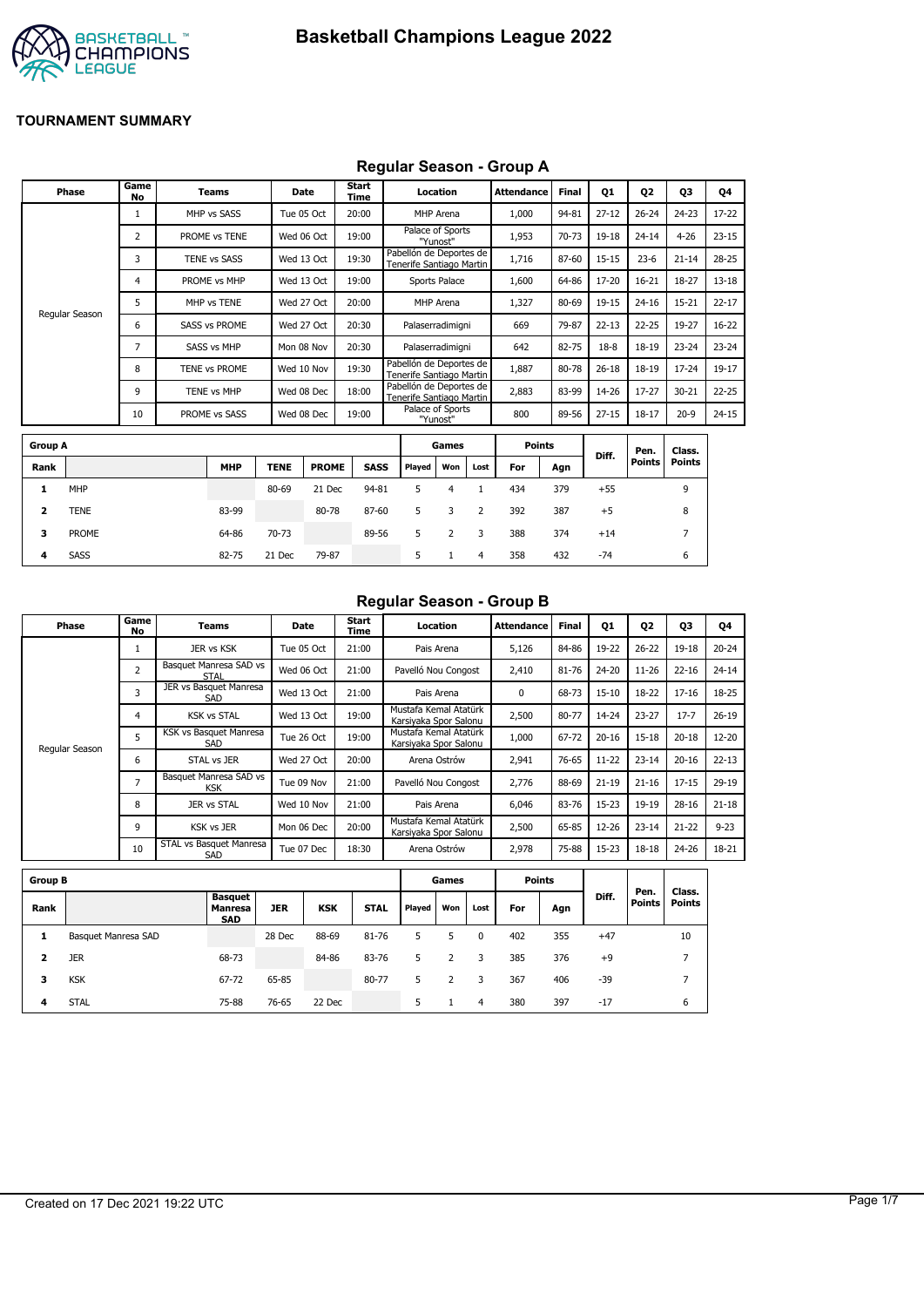

## **Regular Season - Group C**

|                | Phase          | Game<br>No     | Teams               | <b>Date</b> |             | Start<br>Time |                                             | Location               |                | <b>Attendance</b> | <b>Final</b> | Q1        | Q <sub>2</sub> | Q3             | Q4        | OT <sub>1</sub> |
|----------------|----------------|----------------|---------------------|-------------|-------------|---------------|---------------------------------------------|------------------------|----------------|-------------------|--------------|-----------|----------------|----------------|-----------|-----------------|
|                |                | 1              | LAVR vs JDA         |             | Tue 05 Oct  | 19:30         | Peace and Friendship                        | Stadium                |                | 400               | 65-63        | $16 - 14$ | $14 - 14$      | $14 - 15$      | $21 - 20$ |                 |
|                |                | 2              | NIZH vs Unicaja SD  |             | Wed 06 Oct  | 19:00         | Cultural Entertainment<br>Complex "Nagorny" |                        |                | 326               | 62-79        | 19-23     | $18 - 17$      | $12 - 12$      | $13 - 27$ |                 |
|                |                | 3              | JDA vs NIZH         |             | Tue 19 Oct  | 20:30         | Palais des Sport Jean-                      | Michel Geoffroy        |                | $\mathbf{1}$      | 89-75        | 12-26     | $28 - 13$      | $23 - 13$      | $26 - 23$ |                 |
|                |                | $\overline{4}$ | Unicaja SD vs LAVR  |             | Wed 20 Oct  | 20:30         | Palacio de Deportes<br>Jose Maria Martin    | Carpena                |                | 4,473             | 86-70        | $20 - 20$ | $25 - 15$      | $21 - 21$      | $20 - 14$ |                 |
|                | Regular Season | 5              | Unicaja SD vs JDA   | Mon 01 Nov  |             | 20:30         | Palacio de Deportes<br>Jose Maria Martin    | Carpena                |                | 4,919             | 83-54        | $21 - 22$ | $15 - 7$       | $26 - 7$       | $21 - 18$ |                 |
|                |                | 6              | LAVR vs NIZH        |             | Tue 02 Nov  | 19:30         | Peace and Friendship                        | Stadium                |                | 500               | 95-86        | 28-27     | $21 - 17$      | $13 - 15$      | 18-21     | $15-6$          |
|                |                | 7              | <b>NIZH vs LAVR</b> |             | Wed 17 Nov  | 19:00         | Cultural Entertainment<br>Complex "Nagorny" |                        |                | 481               | 74-62        | $21 - 20$ | $19 - 11$      | $13 - 17$      | $21 - 14$ |                 |
|                |                | 8              | JDA vs Unicaja SD   | Tue 16 Nov  |             | 20:30         | Palais des Sport Jean-                      | Michel Geoffroy        |                | 4,000             | 78-68        | $21 - 15$ | $26 - 17$      | $13 - 17$      | 18-19     |                 |
|                |                | 9              | <b>JDA vs LAVR</b>  |             | Tue 14 Dec  | 20:30         | Palais des Sport Jean-                      | <b>Michel Geoffrov</b> |                | 4,000             | 73-49        | $24 - 14$ | $14 - 15$      | $22 - 13$      | $13 - 7$  |                 |
|                |                | 10             | Unicaja SD vs NIZH  | Wed 15 Dec  |             | 20:30         | Palacio de Deportes<br>Jose Maria Martin    | Carpena                |                | 6,137             | 93-69        | $15 - 17$ | $23 - 8$       | $27 - 25$      | 28-19     |                 |
| <b>Group C</b> |                |                |                     |             |             |               |                                             | Games                  |                | <b>Points</b>     |              |           | Pen.           | Class.         |           |                 |
| Rank           |                |                | Unicaja<br>SD       | <b>JDA</b>  | <b>LAVR</b> | <b>NIZH</b>   | Played                                      | Won                    | Lost           | For               | Agn          | Diff.     | <b>Points</b>  | <b>Points</b>  |           |                 |
| 1              | Unicaja SD     |                |                     | 83-54       | 86-70       | 93-69         | 5                                           | $\overline{4}$         | $\mathbf{1}$   | 409               | 333          | $+76$     |                | 9              |           |                 |
| 2              | <b>JDA</b>     |                | 78-68               |             | 73-49       | 89-75         | 5                                           | 3                      | 2              | 357               | 340          | $+17$     |                | 8              |           |                 |
| з              | <b>LAVR</b>    |                | 21 Dec              | 65-63       |             | 95-86         | 5                                           | $\overline{2}$         | 3              | 341               | 382          | $-41$     |                | $\overline{7}$ |           |                 |
| 4              | <b>NIZH</b>    |                | 62-79               | 21 Dec      | 74-62       |               | 5                                           | $\mathbf{1}$           | $\overline{4}$ | 366               | 418          | $-52$     |                | 6              |           |                 |

#### **Regular Season - Group D**

| Phase          | Game<br>No     | Teams                                           | Date       | Start<br>Time | Location                          | <b>Attendance</b> | <b>Final</b> | Q1        | Q <sub>2</sub> | 03        | Q4        |
|----------------|----------------|-------------------------------------------------|------------|---------------|-----------------------------------|-------------------|--------------|-----------|----------------|-----------|-----------|
|                |                | Universo Treviso Basket<br><b>SSDRL vs RIGA</b> | Tue 05 Oct | 20:30         | Palaverde                         | 1,353             | $91 - 85$    | $23 - 22$ | 19-30          | $23 - 12$ | $26 - 21$ |
|                | 2              | SZOM vs AEK                                     | Wed 06 Oct | 18:00         | Savaria Arena                     | 2,200             | 83-78        | 19-21     | 19-14          | 19-19     | $26 - 24$ |
|                | 3              | AEK vs Universo Treviso<br><b>Basket SSDRL</b>  | Tue 19 Oct | 19:30         | Ano Liosia Olympic<br>Sports Hall | 1,900             | 77-92        | 18-23     | 18-27          | $24 - 15$ | $17 - 27$ |
|                | 4              | RIGA vs SZOM                                    | Wed 20 Oct | 19:00         | Arena Riga                        | 530               | 74-80        | $11 - 16$ | $26 - 19$      | 24-29     | $13 - 16$ |
|                | 5              | RIGA vs AEK                                     | Wed 03 Nov | 19:00         | Arena Riga                        | 0                 | $92 - 76$    | $27 - 15$ | 19-19          | $22 - 22$ | 24-20     |
| Regular Season | 6              | Universo Treviso Basket<br>SSDRL vs SZOM        | Wed 03 Nov | 20:30         | Palaverde                         | 1,609             | 68-60        | $9 - 15$  | $23 - 12$      | $23 - 17$ | $13 - 16$ |
|                | $\overline{ }$ | AEK vs RIGA                                     | Mon 15 Nov | 19:30         | Ano Liosia Olympic<br>Sports Hall | 1,150             | 88-79        | $25 - 25$ | $15 - 12$      | 18-21     | $30 - 21$ |
|                | 8              | SZOM vs Universo Treviso<br><b>Basket SSDRL</b> | Wed 17 Nov | 18:00         | Savaria Arena                     | 2,200             | 81-80        | 18-24     | $23-9$         | 18-24     | $22 - 23$ |
|                | 9              | RIGA vs Universo Treviso<br><b>Basket SSDRL</b> | Tue 14 Dec | 19:00         | Arena Riga                        | 500               | 74-71        | 16-15     | 18-28          | $17 - 10$ | $23 - 18$ |
|                | 10             | AEK vs SZOM                                     | Tue 14 Dec | 19:30         | Ano Liosia Olympic<br>Sports Hall | 1,250             | 83-89        | 15-26     | $23 - 16$      | $23 - 23$ | $22 - 24$ |

| <b>Group D</b> |                               |             |                                                                    |             |            |        | Games |                |     | <b>Points</b> |       |                |                         |
|----------------|-------------------------------|-------------|--------------------------------------------------------------------|-------------|------------|--------|-------|----------------|-----|---------------|-------|----------------|-------------------------|
| Rank           |                               | <b>SZOM</b> | <b>Universo</b><br><b>Treviso</b><br><b>Basket</b><br><b>SSDRL</b> | <b>RIGA</b> | <b>AEK</b> | Played | Won   | Lost           | For | Agn           | Diff. | Pen.<br>Points | Class.<br><b>Points</b> |
|                | <b>SZOM</b>                   |             | 81-80                                                              | 22 Dec      | 83-78      | 5      | 4     |                | 393 | 383           | $+10$ |                | 9                       |
| $\overline{2}$ | Universo Treviso Basket SSDRL | 68-60       |                                                                    | 91-85       | 22 Dec     | 5      | 3     | $\overline{2}$ | 402 | 377           | $+25$ |                | 8                       |
| з              | <b>RIGA</b>                   | 74-80       | 74-71                                                              |             | $92 - 76$  | 5      | 2     | 3              | 404 | 406           | $-2$  |                | ∍                       |
| 4              | <b>AEK</b>                    | 83-89       | 77-92                                                              | 88-79       |            | 5      |       | 4              | 402 | 435           | $-33$ |                | 6                       |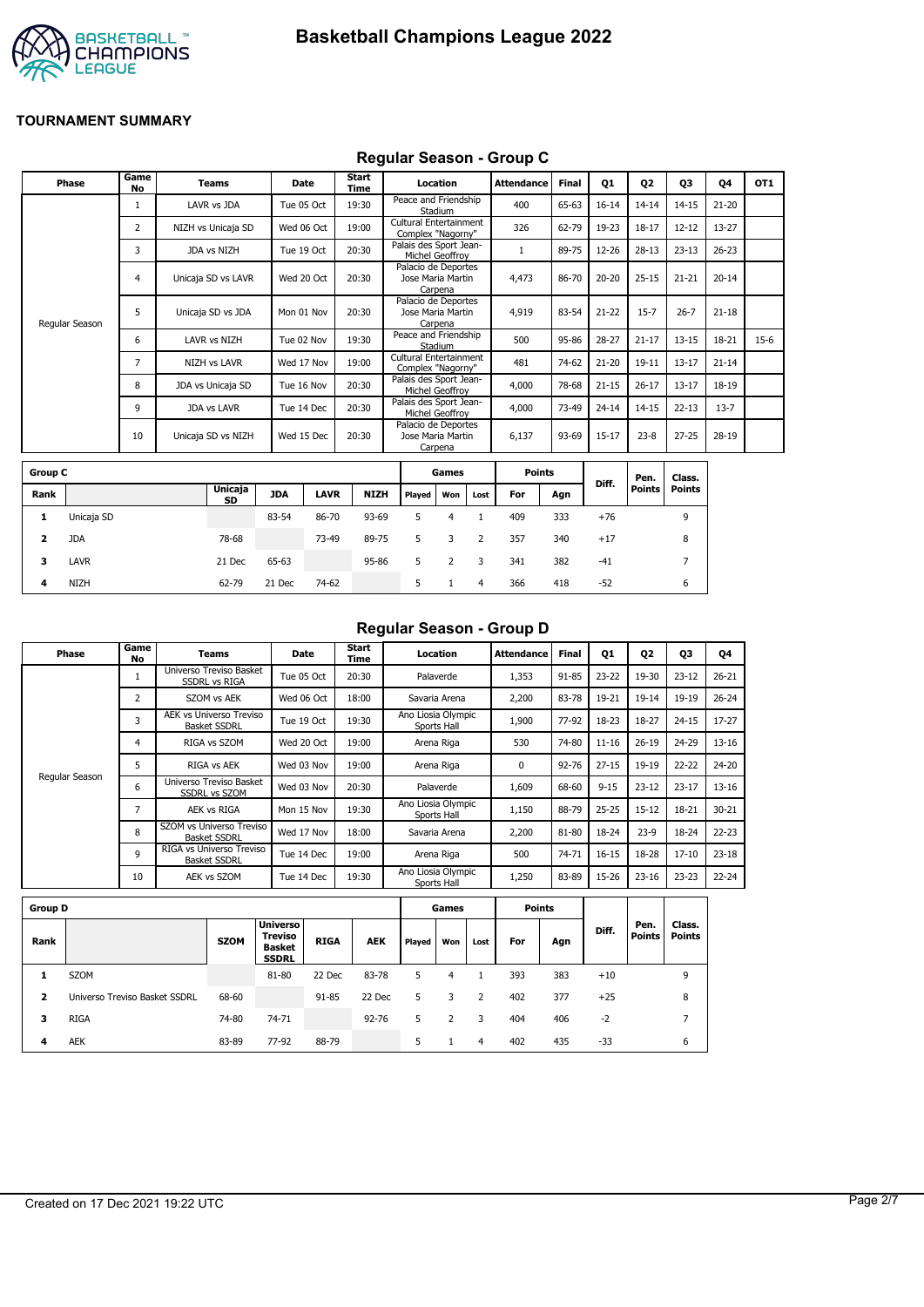

## **Regular Season - Group E**

|                         |                |                   |                     |             |             | .                    |                   |                |              |                   |              |           |           |                |           |
|-------------------------|----------------|-------------------|---------------------|-------------|-------------|----------------------|-------------------|----------------|--------------|-------------------|--------------|-----------|-----------|----------------|-----------|
|                         | <b>Phase</b>   | Game<br><b>No</b> | <b>Teams</b>        |             | Date        | <b>Start</b><br>Time |                   | Location       |              | <b>Attendance</b> | <b>Final</b> | Q1        | 02        | Q3             | 04        |
|                         |                | 1                 | <b>IGOK vs PAOK</b> |             | Tue 05 Oct  | 18:30                | Sportska Dvorana  | Laktaši        |              | 700               | 68-64        | 19-12     | $7 - 20$  | $17 - 17$      | $25 - 15$ |
|                         |                | 2                 | <b>GALA vs NYMB</b> |             | Wed 06 Oct  | 21:00                | Sinan Erdem Arena |                |              | 1,200             | 101-85       | $23 - 26$ | 29-22     | $23-19$        | $26 - 18$ |
|                         |                | 3                 | PAOK vs NYMB        |             | Tue 12 Oct  | 19:30                | PAOK Sports Arena |                |              | 1,500             | 83-84        | $11 - 21$ | $24 - 19$ | $23 - 25$      | $25-19$   |
|                         |                | 4                 | <b>IGOK vs GALA</b> |             | Wed 13 Oct  | 18:30                | Sportska Dvorana  | Laktaši        |              | 1,000             | 85-89        | $17 - 27$ | $27 - 25$ | $23 - 16$      | 18-21     |
|                         |                | 5                 | PAOK vs GALA        |             | Mon 25 Oct  | 19:30                | PAOK Sports Arena |                |              | 2,500             | $81 - 74$    | $12 - 24$ | $21 - 12$ | $22 - 17$      | $26 - 21$ |
|                         | Regular Season | 6                 | NYMB vs IGOK        |             | Tue 26 Oct  | 18:30                |                   | Kralovka Arena |              | 1,370             | 86-82        | $16 - 14$ | $30 - 21$ | 18-31          | $22 - 16$ |
|                         |                | 7                 | <b>GALA vs IGOK</b> |             | Tue 09 Nov  | 20:00                | Sinan Erdem Arena |                |              | 1,516             | 82-74        | $15-19$   | $19 - 15$ | $26 - 25$      | $22 - 15$ |
|                         |                | 8                 | <b>NYMB vs PAOK</b> |             | Tue 09 Nov  | 18:30                |                   | Kralovka Arena |              | 1,790             | $71 - 75$    | $21 - 21$ | 19-16     | $21 - 12$      | $10 - 26$ |
|                         |                | 9                 | <b>IGOK vs NYMB</b> |             | Tue 07 Dec  | 18:30                | Sportska Dvorana  | Laktaši        |              | 400               | 76-69        | $26 - 25$ | $13 - 19$ | $23 - 8$       | $14 - 17$ |
|                         |                | 10                | <b>GALA vs PAOK</b> |             | Wed 08 Dec  | 20:00                | Sinan Erdem Arena |                |              | 3,273             | 87-75        | 28-22     | $20 - 18$ | $28 - 18$      | $11 - 17$ |
| <b>Group E</b>          |                |                   |                     |             |             |                      |                   | Games          |              | <b>Points</b>     |              |           | Pen.      | Class.         |           |
| Rank                    |                |                   | <b>GALA</b>         | <b>NYMB</b> | <b>IGOK</b> | <b>PAOK</b>          | Played            | Won            | Lost         | For               | Agn          | Diff.     | Points    | <b>Points</b>  |           |
| 1                       | <b>GALA</b>    |                   |                     | 101-85      | 82-74       | 87-75                | 5                 | $\overline{4}$ | $\mathbf{1}$ | 433               | 400          | $+33$     |           | 9              |           |
| $\overline{\mathbf{2}}$ | <b>NYMB</b>    |                   | 22 Dec              |             | 86-82       | $71 - 75$            | 5                 | $\overline{2}$ | 3            | 395               | 417          | $-22$     |           | $\overline{7}$ |           |
| з                       | <b>IGOK</b>    |                   | 85-89               | 76-69       |             | 68-64                | 5                 | $\overline{2}$ | 3            | 385               | 390          | $-5$      |           | $\overline{7}$ |           |
| 4                       | <b>PAOK</b>    |                   | 81-74               | 83-84       | 29 Dec      |                      | 5                 | 2              | 3            | 378               | 384          | -6        |           | 7              |           |

## **Regular Season - Group F**

| Phase          | Game<br>No | Teams               | <b>Date</b> | Start<br>Time | Location                     | <b>Attendance</b> | <b>Final</b> | 01        | Q <sub>2</sub> | Q3        | 04        | OT <sub>1</sub> |
|----------------|------------|---------------------|-------------|---------------|------------------------------|-------------------|--------------|-----------|----------------|-----------|-----------|-----------------|
|                |            | TOFA vs OOST        | Tue 05 Oct  | 19:00         | Tofas Nilüfer Spor<br>Salonu | 700               | $92 - 83$    | $29-16$   | $20 - 22$      | $27 - 22$ | $16 - 23$ |                 |
|                |            | SIG vs KALE         | Wed 06 Oct  | 20:30         | Rhenus Sport                 | 3,025             | $75 - 73$    | 19-24     | $22 - 12$      | $17 - 17$ | 17-20     |                 |
|                | 3          | OOST vs SIG         | Mon 11 Oct  | 20:00         | Versluys   Dôme              | 901               | 77-83        | $15 - 14$ | $23 - 25$      | 19-28     | $20 - 16$ |                 |
|                | 4          | <b>TOFA vs KALE</b> | Tue 12 Oct  | 19:00         | Tofas Nilüfer Spor<br>Salonu | 0                 | $77 - 81$    | $25 - 18$ | $15 - 22$      | $18 - 22$ | 19-19     |                 |
|                |            | SIG vs TOFA         | Tue 26 Oct  | 20:30         | Rhenus Sport                 | 4,425             | 74-76        | $13 - 25$ | $21 - 15$      | $21 - 20$ | 19-16     |                 |
| Regular Season | 6          | <b>KALE vs OOST</b> | Tue 26 Oct  | 19:00         | Saku Suurhall                | 834               | 85-87        | $25-19$   | $21 - 16$      | $19 - 18$ | $10 - 22$ | $10 - 12$       |
|                |            | <b>TOFA vs SIG</b>  | Wed 10 Nov  | 20:00         | Tofas Nilüfer Spor<br>Salonu | 794               | 85-75        | $27 - 15$ | 19-20          | $17 - 27$ | $22 - 13$ |                 |
|                | 8          | <b>OOST vs KALE</b> | Wed 10 Nov  | 20:00         | Versluys   Dôme              | 1,001             | 99-66        | $25 - 22$ | $24 - 12$      | $26 - 16$ | $24 - 16$ |                 |
|                | 9          | KALE vs SIG         | Tue 07 Dec  | 19:00         | Saku Suurhall                | 608               | 86-93        | $22 - 30$ | $16 - 17$      | $21 - 18$ | $27 - 28$ |                 |
|                | 10         | OOST vs TOFA        | Wed 08 Dec  | 20:00         | Versluys   Dôme              | 20                | 78-83        | $19-10$   | 13-31          | $30 - 21$ | $16 - 21$ |                 |

| <b>Group F</b> |             |             |            |             |             |        | Games |      | <b>Points</b> |     | Diff. | Pen.   | Class.        |
|----------------|-------------|-------------|------------|-------------|-------------|--------|-------|------|---------------|-----|-------|--------|---------------|
| Rank           |             | <b>TOFA</b> | <b>SIG</b> | <b>OOST</b> | <b>KALE</b> | Played | Won   | Lost | For           | Agn |       | Points | <b>Points</b> |
|                | <b>TOFA</b> |             | 85-75      | $92 - 83$   | $77 - 81$   | 5.     | 4     |      | 413           | 391 | $+22$ |        | 9             |
| 2              | SIG         | 74-76       |            | 21 Dec      | $75 - 73$   | 5.     | 3     | -2   | 400           | 397 | $+3$  |        | 8             |
| з              | <b>OOST</b> | 78-83       | $77 - 83$  |             | 99-66       | 5      |       | 3    | 424           | 409 | $+15$ |        | ⇁             |
| 4              | <b>KALE</b> | 21 Dec      | 86-93      | 85-87       |             | 5      |       | 4    | 391           | 431 | $-40$ |        | 6             |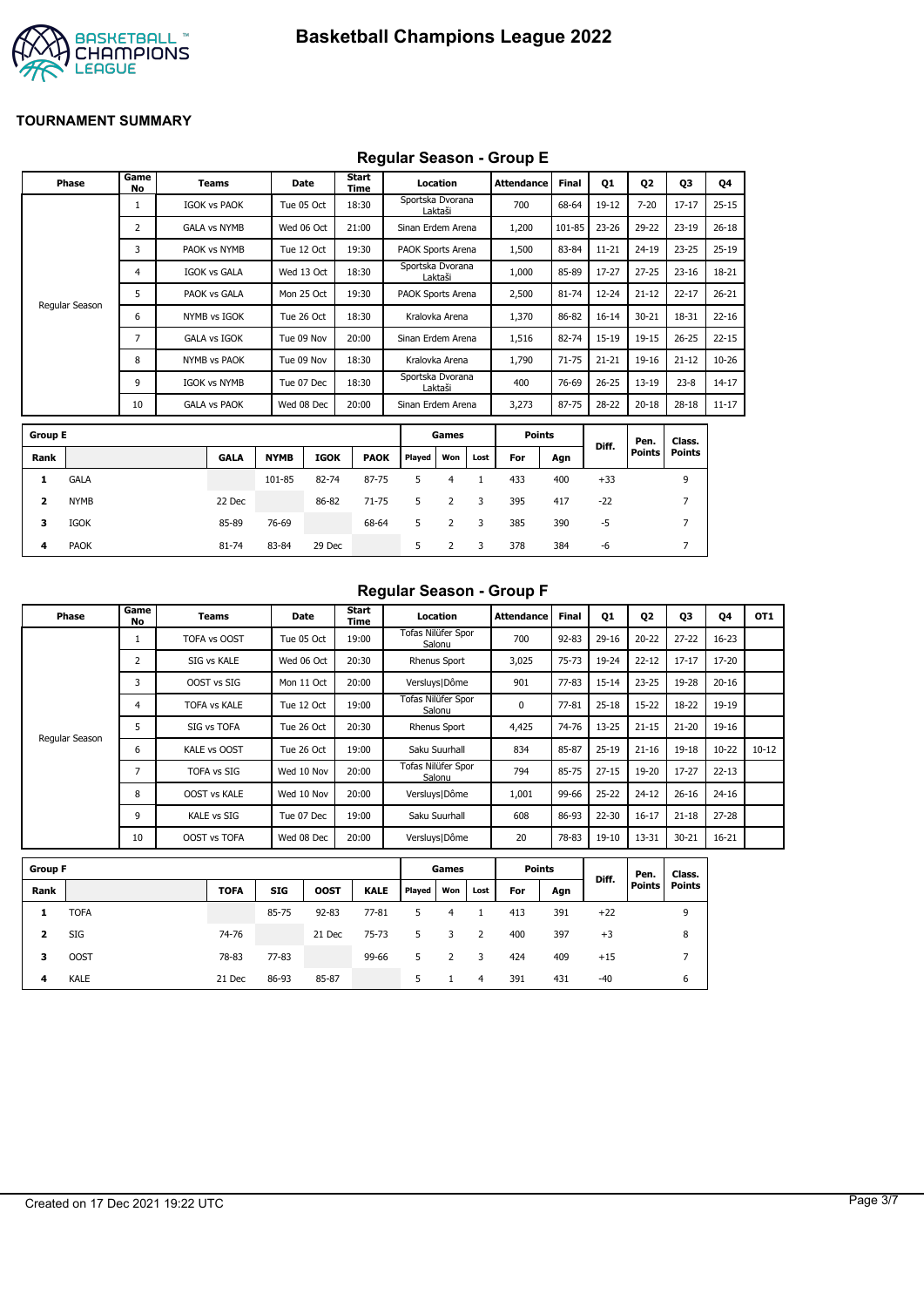

## **Regular Season - Group G**

|                         | Phase          | Game<br><b>No</b> | <b>Teams</b>        | <b>Date</b> |            | Start<br>Time |                                               | Location       |                | <b>Attendance</b> | <b>Final</b> | <b>01</b> | Q <sub>2</sub>        | Q3                      | Q4        | OT <sub>1</sub> | OT <sub>2</sub> |
|-------------------------|----------------|-------------------|---------------------|-------------|------------|---------------|-----------------------------------------------|----------------|----------------|-------------------|--------------|-----------|-----------------------|-------------------------|-----------|-----------------|-----------------|
|                         |                | 1                 | <b>BRIN vs HOLO</b> | Wed 06 Oct  |            | 20:30         | Palazzetto dello Sport<br>"Elio Pentassuglia" |                |                | 1,000             | 61-88        | $9 - 29$  | 13-20                 | $17 - 21$               | $22 - 18$ |                 |                 |
|                         |                | $\overline{2}$    | CLUJ vs DSK         | Tue 05 Oct  |            | 19:30         |                                               | <b>BTarena</b> |                | 1,650             | 66-60        | $14 - 21$ | $18 - 10$             | $21 - 16$               | $13 - 13$ |                 |                 |
|                         |                | 3                 | <b>BRIN vs CLUJ</b> | Mon 18 Oct  |            | 20:30         | Palazzetto dello Sport<br>"Elio Pentassuglia" |                |                | 1,500             | 71-76        | $15 - 18$ | $14 - 12$             | $12 - 17$               | 30-29     |                 |                 |
|                         |                | 4                 | DSK vs HOLO         | Tue 07 Dec  |            | 20:00         | Volkswagen Arena                              |                |                | 0                 | 86-79        | 18-23     | $22 - 19$             | $26 - 14$               | $20 - 23$ |                 |                 |
|                         |                | 5                 | HOLO vs CLUJ        | Wed 03 Nov  |            | 19:45         | Holon Toto Arena                              |                |                | 0                 | 78-68        | 22-20     | $15 - 16$             | $21 - 19$               | $20 - 13$ |                 |                 |
|                         | Regular Season | 6                 | DSK vs BRIN         | Wed 03 Nov  |            | 20:00         | Volkswagen Arena                              |                |                | 750               | 82-76        | $22 - 27$ | $22 - 21$             | $19 - 13$               | 19-15     |                 |                 |
|                         |                | $\overline{7}$    | <b>BRIN vs DSK</b>  | Tue 16 Nov  |            | 20:30         | Palazzetto dello Sport<br>"Elio Pentassuglia" |                |                | 1,400             | 82-73        | $22 - 16$ | 19-27                 | $20 - 8$                | $21 - 22$ |                 |                 |
|                         |                | 8                 | CLUJ vs HOLO        | Wed 17 Nov  |            | 19:30         |                                               | <b>BTarena</b> |                | 0                 | 106-<br>101  | 17-24     | $20 - 22$             | $20 - 15$               | $26 - 22$ | $11 - 11$       | $12 - 7$        |
|                         |                | 9                 | <b>HOLO vs DSK</b>  | Wed 15 Dec  |            | 21:00         | Holon Toto Arena                              |                |                | 0                 | 64-57        | 15-19     | $12 - 10$             | $22 - 13$               | $15 - 15$ |                 |                 |
|                         |                | 10                | CLUJ vs BRIN        | Wed 15 Dec  |            | 19:00         |                                               | <b>BTarena</b> |                | 4,112             | 104-94       | 28-19     | 27-29                 | $28 - 26$               | $21 - 20$ |                 |                 |
| <b>Group G</b>          |                |                   |                     |             |            |               |                                               | Games          |                | <b>Points</b>     |              |           |                       |                         |           |                 |                 |
| Rank                    |                |                   | <b>CLUJ</b>         | <b>HOLO</b> | <b>DSK</b> | <b>BRIN</b>   | Played                                        | Won            | Lost           | For               | Agn          | Diff.     | Pen.<br><b>Points</b> | Class.<br><b>Points</b> |           |                 |                 |
| 1                       | <b>CLUJ</b>    |                   |                     | 106-101     | 66-60      | 104-94        | 5                                             | 4              | 1              | 420               | 404          | $+16$     |                       | 9                       |           |                 |                 |
|                         |                |                   |                     |             |            |               |                                               |                |                |                   |              |           |                       |                         |           |                 |                 |
| $\overline{\mathbf{2}}$ | <b>HOLO</b>    |                   | 78-68               |             | 64-57      | 22 Dec        | 5                                             | 3              | $\overline{2}$ | 410               | 378          | $+32$     |                       | 8                       |           |                 |                 |
| 3                       | <b>DSK</b>     |                   | 22 Dec              | 86-79       |            | 82-76         | 5                                             | $\overline{2}$ | 3              | 358               | 367          | $-9$      |                       | 7                       |           |                 |                 |
| 4                       | <b>BRIN</b>    |                   | 71-76               | 61-88       | 82-73      |               | 5                                             | $\mathbf{1}$   | $\overline{4}$ | 384               | 423          | $-39$     |                       | 6                       |           |                 |                 |

#### **Regular Season - Group H**

|                | Phase          | Game<br><b>No</b> | Teams                 |             | Date         | Start<br>Time |                  | Location                              |                | <b>Attendance</b> | <b>Final</b> | Q1        | Q <sub>2</sub> | Q3            | Q4        | OT <sub>1</sub> | OT <sub>2</sub> |
|----------------|----------------|-------------------|-----------------------|-------------|--------------|---------------|------------------|---------------------------------------|----------------|-------------------|--------------|-----------|----------------|---------------|-----------|-----------------|-----------------|
|                |                | $\mathbf{1}$      | <b>BURG vs BESIK</b>  |             | Mon 04 Oct   | 20:30         |                  | Pabellon Multiusos<br>Coliseum Burgos |                | 7,415             | 82-74        | $21 - 20$ | $23 - 23$      | $14 - 15$     | $24 - 16$ |                 |                 |
|                |                | $\overline{2}$    | <b>OLDEN vs VILN</b>  |             | Wed 06 Oct   | 20:00         | <b>EWE Arena</b> |                                       |                | 2,836             | 76-72        | $16 - 18$ | $21 - 20$      | $21 - 21$     | $18 - 13$ |                 |                 |
|                |                | 3                 | <b>VILN vs BURG</b>   |             | Tue 19 Oct   | 19:30         |                  | Avia Solutions Group<br>Arena         |                | 2,632             | 87-69        | $22 - 17$ | $27 - 13$      | $17 - 22$     | $21 - 17$ |                 |                 |
|                |                | 4                 | <b>OLDEN vs BESIK</b> |             | Tue 19 Oct   | 20:00         |                  | <b>EWE Arena</b>                      |                | 3,000             | 81-83        | $31 - 25$ | $21 - 17$      | $13 - 25$     | $16 - 16$ |                 |                 |
|                |                | 5.                | <b>BESIK vs VILN</b>  |             | Tue 02 Nov   | 20:00         |                  | Besiktas Akatlar Arena                |                | 500               | 82-79        | $22 - 6$  | $22 - 21$      | $11 - 21$     | 14-21     | $5 - 5$         | $8 - 5$         |
|                | Regular Season | 6                 | <b>BURG vs OLDEN</b>  |             | Tue 02 Nov   | 20:30         |                  | Pabellon Multiusos<br>Coliseum Burgos |                | 6,819             | 92-80        | $24 - 24$ | $16 - 18$      | $33 - 17$     | 19-21     |                 |                 |
|                |                | $\overline{7}$    | VILN vs BESIK         |             | Wed 17 Nov   | 19:30         |                  | Avia Solutions Group<br>Arena         |                | 4,121             | 82-69        | $20 - 14$ | $21 - 22$      | $22 - 15$     | 19-18     |                 |                 |
|                |                | 8                 | <b>OLDEN vs BURG</b>  |             | Wed 17 Nov   | 20:00         |                  | <b>EWE Arena</b>                      |                | 3,157             | 72-85        | $25 - 14$ | $14 - 17$      | $16 - 24$     | 17-30     |                 |                 |
|                |                | 9                 | VILN vs OLDEN         |             | Mon 13 Dec   | 19:30         |                  | Avia Solutions Group<br>Arena         |                | 4,836             | 71-69        | 19-17     | $22 - 16$      | $17 - 18$     | $13 - 18$ |                 |                 |
|                |                | 10                | <b>BESIK vs BURG</b>  |             | Tue 14 Dec   | 20:00         |                  | Besiktas Akatlar Arena                |                | 568               | 75-82        | 18-21     | $24 - 25$      | $18 - 19$     | $15 - 17$ |                 |                 |
| <b>Group H</b> |                |                   |                       |             |              |               |                  | Games                                 |                | <b>Points</b>     |              |           | Pen.           | Class.        |           |                 |                 |
| Rank           |                |                   | <b>BURG</b>           | <b>VILN</b> | <b>BESIK</b> | <b>OLDEN</b>  | Played           | Won                                   | Lost           | For               | Agn          | Diff.     | <b>Points</b>  | <b>Points</b> |           |                 |                 |
| 1              | <b>BURG</b>    |                   |                       | 21 Dec      | 82-74        | 92-80         | 5                | $\overline{4}$                        | 1              | 410               | 388          | $+22$     |                | 9             |           |                 |                 |
| 2              | <b>VILN</b>    |                   | 87-69                 |             | 82-69        | 71-69         | 5                | 3                                     | $\overline{2}$ | 391               | 365          | $+26$     |                | 8             |           |                 |                 |
| 3              | <b>BESIK</b>   |                   | 75-82                 | 82-79       |              | 21 Dec        | 5                | $\overline{2}$                        | 3              | 383               | 406          | $-23$     |                | 7             |           |                 |                 |
| 4              | <b>OLDEN</b>   |                   | 72-85                 | 76-72       | 81-83        |               | 5                | $\mathbf{1}$                          | 4              | 378               | 403          | $-25$     |                | 6             |           |                 |                 |
|                |                |                   |                       |             |              |               |                  |                                       |                |                   |              |           |                |               |           |                 |                 |

| Legend :   |                |       |                                                                                                                                 |            |                                                             |    |              |
|------------|----------------|-------|---------------------------------------------------------------------------------------------------------------------------------|------------|-------------------------------------------------------------|----|--------------|
| Class.     | Classification | Diff. | <b>Difference</b>                                                                                                               | <b>DSQ</b> | <b>Disqualified</b>                                         | GP | Games plaved |
| <b>OTx</b> | Jvertime       | Qx    | Quarter Time<br>the contract of the contract of the contract of the contract of the contract of the contract of the contract of | W/L        | Win/Loss<br>the contract of the contract of the contract of |    |              |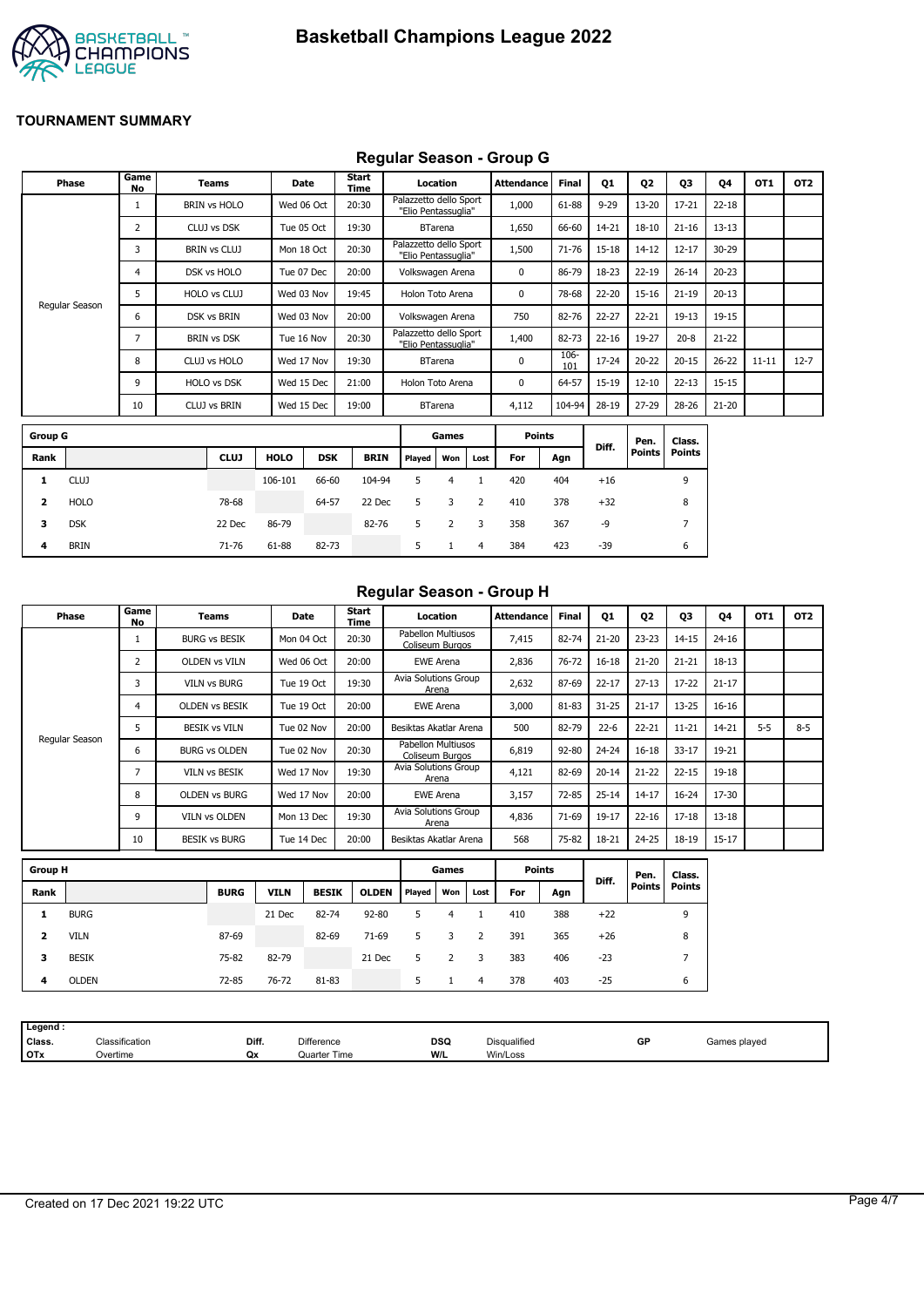

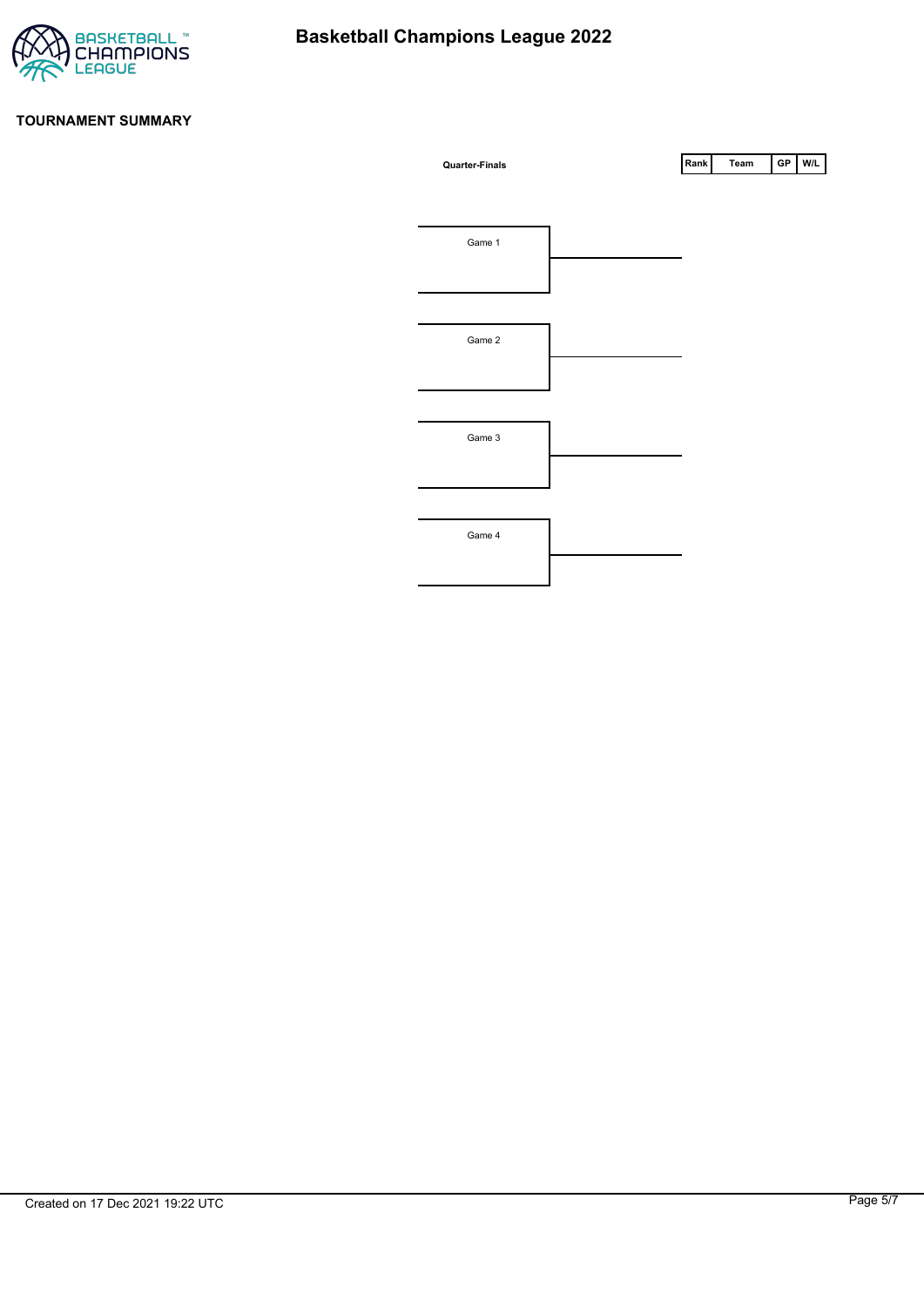

# **Basketball Champions League 2022**

#### **TOURNAMENT SUMMARY**

**Play-ins**

| Game 8 |  |
|--------|--|
|        |  |
|        |  |
| Game 7 |  |
|        |  |
|        |  |
| Game 6 |  |
|        |  |
|        |  |
| Game 5 |  |
|        |  |
|        |  |
| Game 4 |  |
|        |  |
|        |  |
| Game 3 |  |
|        |  |
|        |  |
| Game 2 |  |
|        |  |
|        |  |
| Game 1 |  |
|        |  |
|        |  |